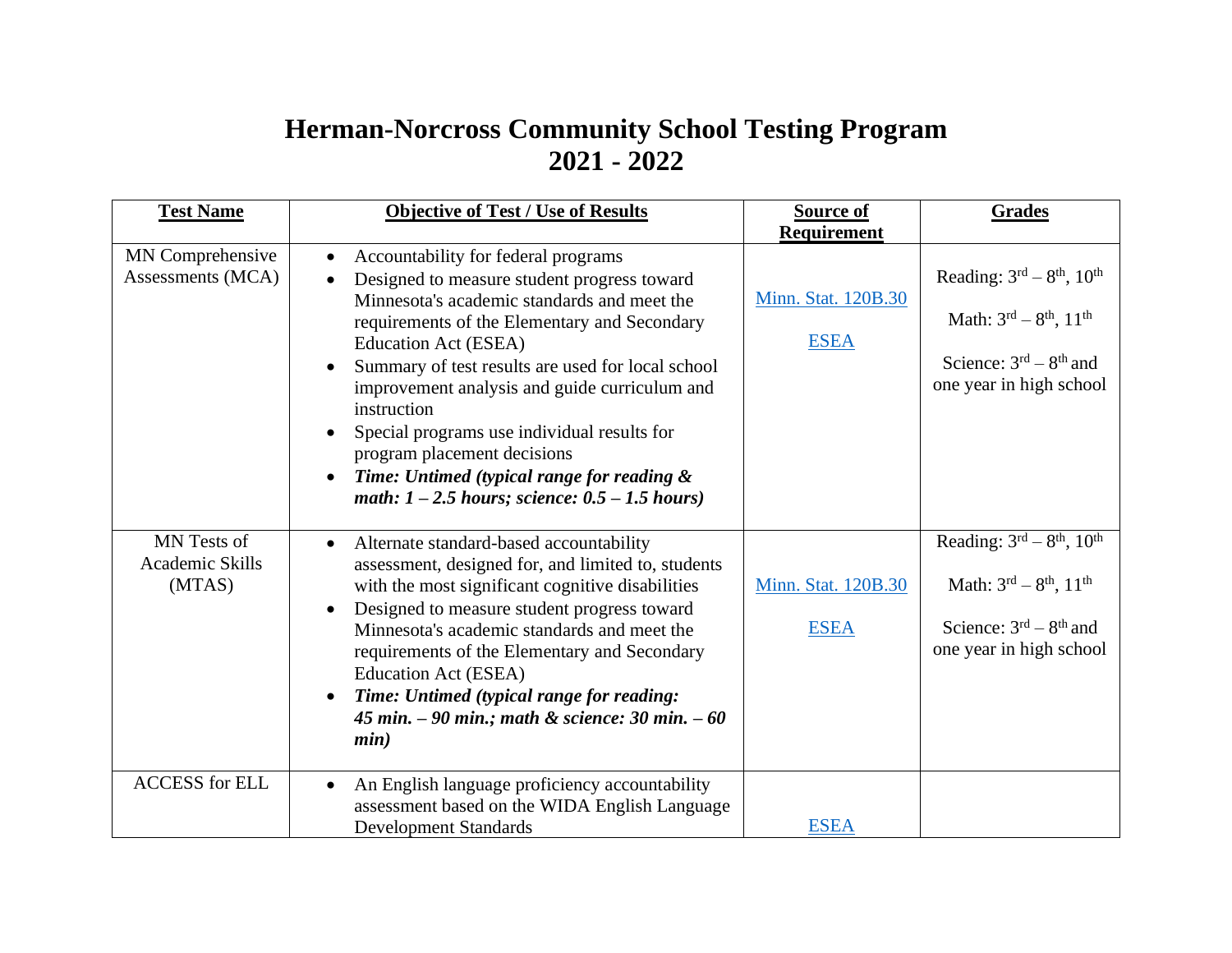|                                                    | Assess progress towards meeting the WIDA<br>$\bullet$<br><b>English Language Development Standards</b><br>Used to determine academic needs and track<br>progress of English Language Learners (ELL) in<br>core areas<br>Time: $60 - 90$ minutes depending on subject                                                                                                                                                                                                               |             | Reading, Speaking,<br>Listening, and Writing:<br>$K-12^{th}$ |
|----------------------------------------------------|------------------------------------------------------------------------------------------------------------------------------------------------------------------------------------------------------------------------------------------------------------------------------------------------------------------------------------------------------------------------------------------------------------------------------------------------------------------------------------|-------------|--------------------------------------------------------------|
| <b>Alternate ACCESS</b><br>for ELL                 | An individually administered English language<br>$\bullet$<br>proficiency accountability assessment developed<br>specifically for English learners who have<br>significant cognitive disabilities<br>Used to determine academic needs and track<br>progress of cognitively impaired English<br>Language Learners (ELL)<br><b>Time: Untimed</b>                                                                                                                                     | <b>ESEA</b> | Reading, Speaking,<br>Listening, and Writing:<br>$K-12^{th}$ |
| FAST Bridge<br><b>Assessments</b>                  | Measure individual student progress in reading<br>fluency, mathematics, and compare to national<br>norms<br>Test results are used for individual student<br>programming<br>Summary of results are used to guide curriculum<br>and instruction decisions and to improve reading<br>and math programming<br>Time: Untimed; administered individually; about<br>$\bullet$<br>5 minutes for general and 20 minutes for<br>aRead/aMath Fall, Winter and Spring<br><i>administration</i> |             | $PreK - 8th$                                                 |
| <b>Armed Service</b><br><b>Vocational Aptitude</b> | A multiple-aptitude battery that measures<br>developed abilities and helps predict future                                                                                                                                                                                                                                                                                                                                                                                          |             |                                                              |
| Battery (ASVAB)                                    | academic and occupational success in the military.                                                                                                                                                                                                                                                                                                                                                                                                                                 |             | 11 <sup>th</sup>                                             |